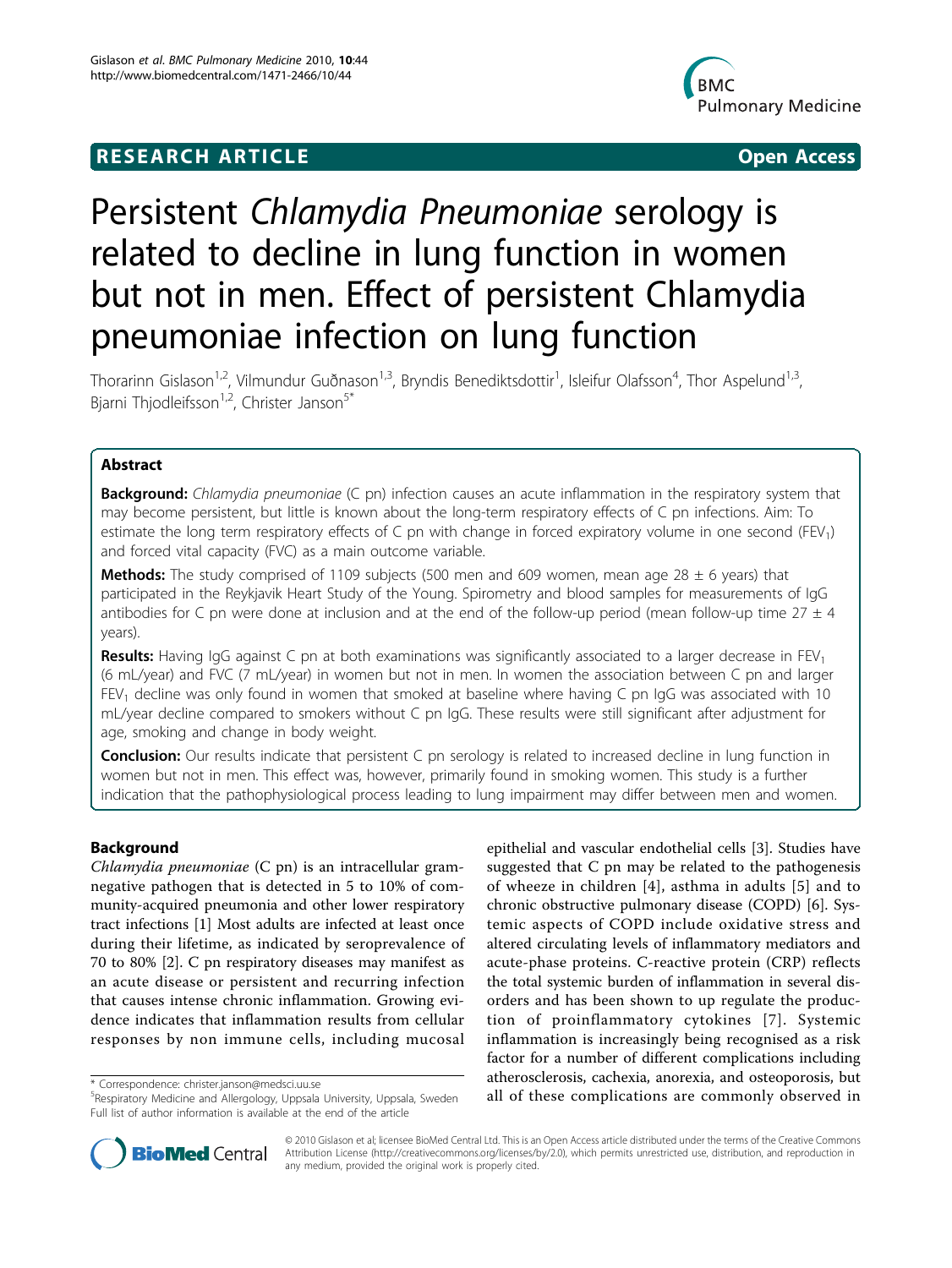patients with COPD [[8](#page-5-0)]. Associations between C pn serology and atherosclerosis [\[9](#page-5-0)] and ischemic heart diseases have been reported, as well as an additive or synergistic effect of other persistent infections on atherosclerosis [[10](#page-5-0)]. These cardiovascular associations with persistent infections may be highly relevant in COPD since ischemic heart disease and stroke are the leading causes of mortality among patients with COPD [[8](#page-5-0)].

Several studies have reported gender differences in the association between risk factors and pulmonary diseases. In one study of young children a positive serology for C pn was related to wheeze in girls but not in boys [[4\]](#page-5-0). Other studies have shown gender differences in the association between various other risk factors and changes in lung function such as smoking [[11\]](#page-5-0) and CRP [[12](#page-5-0)]. Most previous studies on the association of C pn and respiratory diseases have been performed on patient samples from different clinical settings, but large population-based longitudinal studies are lacking. No studies are available on the association between C pn serology and long term changes in lung function.

The primary aim of the present research was to study the association between C pn serology and changes in lung function in a longitudinal population study with particular focus on gender differences.

# Methods

# The Reykjavik Study of the Young

The Reykjavík Study of the Young was conducted in 3 stages between 1973 and 2003 and recruited 2147 participants aged 25-62 years. Stages 1,2 and 3 took part in the years: 1 (1973-1974); 2 (1983-1985); 3 (2001-2003). The present research is based on a subset of the Reykjavik Study of the Young which consisted of a random sample of individuals born in 1940 through 1954 who were living in the greater Reykjavik in 1973. The aim of the study was to compare younger generations to the older ones who were being investigated in the Reykjavik Study [\[12,13\]](#page-5-0)

The present study focuses on the pulmonary part of the database, the methodology of which has been described separately [\[13](#page-5-0)]. Only subjects who had participated both at baseline (either stage 1 or 2) and followup (stage 3) were included in the present analysis. In addition two serum samples and acceptable pulmonary testing were needed. Altogether 1109 came for the follow-up study in 2001-2003, of whom 962 had come for the first stage in 1973-74 and 147 in 1983-85. The lung function tests included measurements of forced expiratory volume in one second  $(FEV_1)$  and forced vital capacity (FVC).

Smoking status was recorded at each survey. Participants were divided into never smokers at baseline, current or ex-smokers, and the number of pack years was calculated. Body mass index (BMI) was calculated as weight in kilograms divided by the square of height in meters.

# Serologic methods

IgG antibodies against Chlamydia pneumoniae (C pn) were measured using reagents from the Immuno Biological Laboratories, Hamburg, Germany. Serum samples that gave indefinite results in antibody measurements were classified as seronegative.

# **Statistics**

Statistical analyses were performed using STATA 9 software (Stata Corp., Texas, USA). The Chi<sup>2</sup> test and unpaired t test were used to compare characteristics between men and women. Multiple linear regression was used to analyse the association between lung function and C pn IgG status. A p-value < 0.05 was considered as statistically significant. In these regression analyses change in  $FEV<sub>1</sub>$  and FVC from baseline to follow up (mL/year) was used as the dependent variable. The analyses were stratified by sex and the following independent variables were included: age (mean age between the surveys), age<sup>2</sup>, height, BMI, change in BMI and pack years between the surveys.

# Ethics

Approval was obtained from The National Bioethics Committee and The Data Protection Authority in Iceland

# Results

The characteristics of the study population are presented in Table [1.](#page-2-0) Women were more likely to be smokers at baseline and had a higher smoking exposure during the follow-up. Women were leaner at baseline but had a larger increase in BMI during the follow-up period. Men were more likely to have IgG antibodies against C pn at both surveys (Figure [1](#page-2-0)).

### C pn serology and change in lung function

Women with C positive C pn serology at both examinations had a larger decline in  $FEV<sub>1</sub>$  and  $FVC$  than women with negative C pn serology, while no corresponding association was found in men. Women that developed positive C pn serology during the follow-up had a significantly larger decline in FVC, whereas the corresponding association to  $FEV<sub>1</sub>$  was of border-line significance ( $p = 0.06$ ) (Table [2](#page-3-0)). Decline in lung function was associated with an increase in BMI and smoking in both men and women, while a higher baseline BMI was associated with a greater decline in FVC but not in  $FEV<sub>1</sub>$ .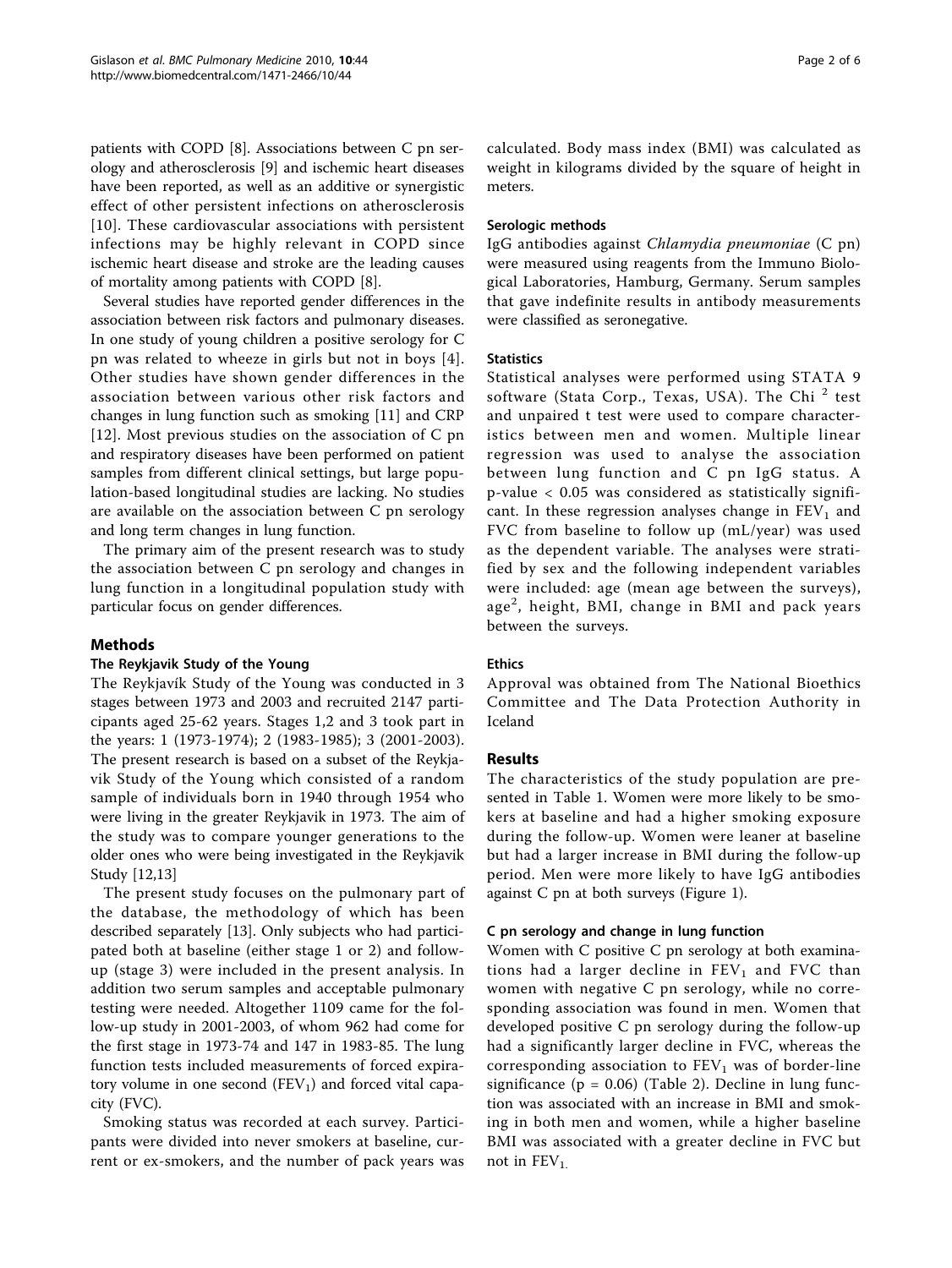|                                               | Men<br>$(n = 500)$ | Women<br>$(n = 609)$ | p-value  | All<br>$(n = 1109)$ |
|-----------------------------------------------|--------------------|----------------------|----------|---------------------|
| Age at baseline                               | $27.9 + 5.7$       | $27.4 \pm 5.4$       | 0.15     | $27.6 \pm 5.6$      |
| Smoking history (%)                           |                    |                      | < 0.0001 |                     |
| never                                         | 41.8               | 41.5                 |          | 41.7                |
| ex                                            | 23.6               | 14.1                 |          | 18.4                |
| current                                       | 34.6               | 44.3                 |          | 40.0                |
| Pack years between surveys in current smokers | $14.7 \pm 13.1$    | $17.0 \pm 12.5$      | 0.04     | $15.8 \pm 12.9$     |
| BMI kg/m2                                     | $23.2 \pm 2.8$     | $22.0 \pm 3.1$       | < 0.0001 | $22.5 \pm 3.0$      |
| Change in BMI over 10 yrs.                    | $1.5 \pm 1.2$      | $1.9 \pm 1.3$        | < 0.0001 | $1.7 \pm 1.3$       |

#### <span id="page-2-0"></span>Table 1 Characteristics of the participants (% and mean  $\pm$  SD)

#### Interactions

The sex difference in association between change in lung function and C pn serology was statistically significant for FEV1 ( $p_{interaction} = 0.04$ ) and almost significant for FVC ( $p_{interaction} = 0.08$ ). A significant interaction was found between women that were non-smokers and smokers at baseline ( $p_{interaction} = 0.02$ ). Women that were smokers had a significantly larger decline in lung function if they had a positive C pn serology at the second or at both examinations (Figure [2](#page-3-0)). No such corresponding interaction was found for men (Figure [3](#page-4-0)). No interactions were found concerning the association between C pn and FVC. No interactions were found for BMI or birth cohort concerning the association between C pn and change in lung function.

### **Discussion**

The main result of the study was that C pn infections were associated with increased lung function decline. This finding was, however, only seen in women. This study thereby provides further evidence of sex differences in the mechanisms related to decline in lung function. Our study also indicates that C pn may enhance the lung damaging effect of smoking in women.

The main strength of our study is that it is a population-based longitudinal study with a follow-up of 27 years. A potential weakness is that IgG antibodies measured by ELISA were used as the only indicator of persistent infection with C pn. Previous studies have shown that high levels of IgG antibodies to C pn measured by ELISA do not persist for half a decade after

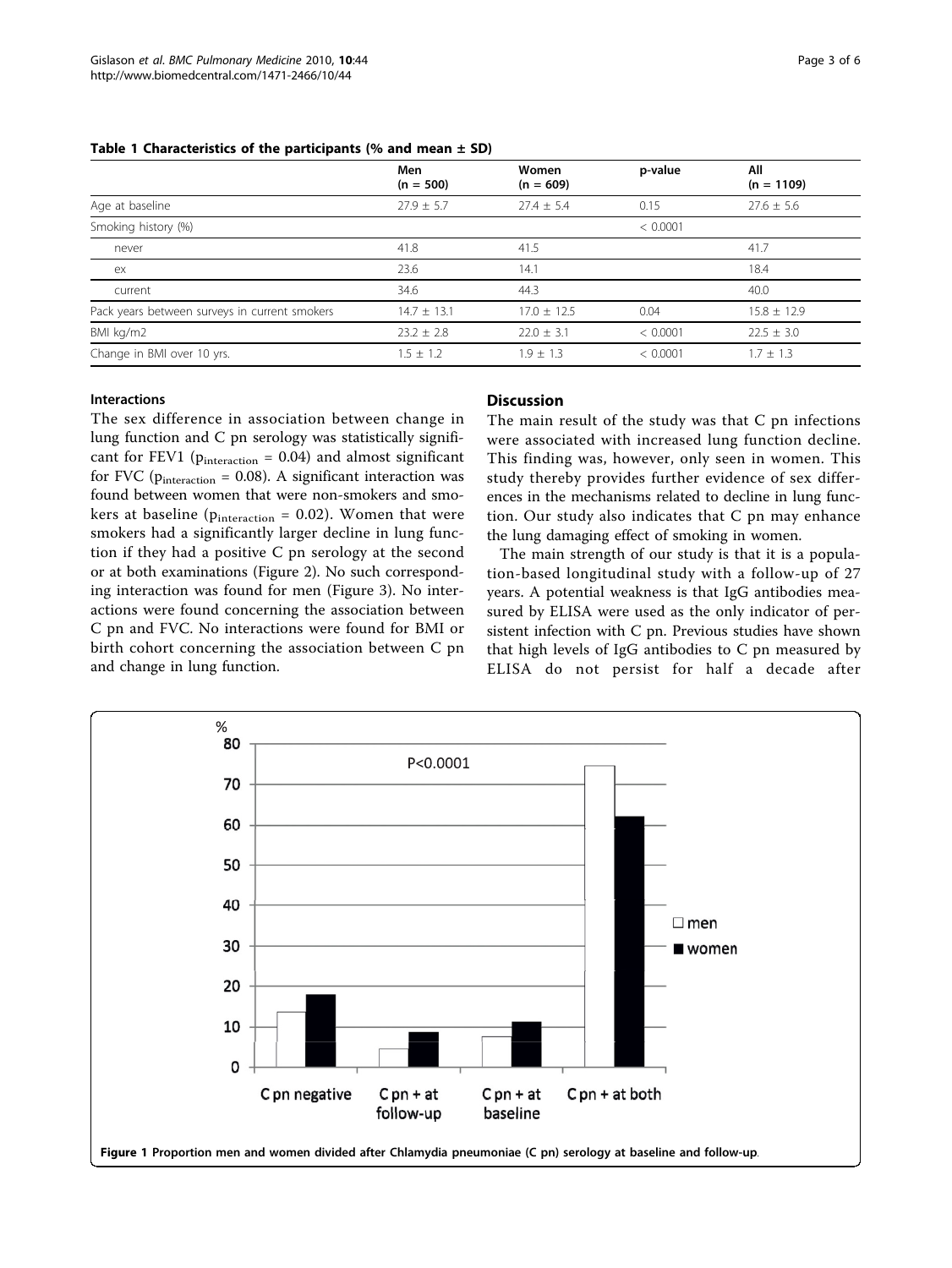|                                           | Men                      |                        | Women                 |                       |
|-------------------------------------------|--------------------------|------------------------|-----------------------|-----------------------|
|                                           | FEV <sub>1</sub>         | <b>FVC</b>             | FEV <sub>1</sub>      | <b>FVC</b>            |
| C pn only at follow up                    | $-1.8$ ( $-11, 7.5$ )    | $-7.0$ ( $-16$ , 2.5)  | $-5.6$ $(-11, 0.3)$   | $-7.4$ $(-12, -2.6)$  |
| C pn only at baseline                     | $2.6$ ( $-5.0$ , 10)     | $-1.4$ ( $-9.1, 6.3$ ) | $-0.5$ $(-5.9, 5.0)$  | $-1.6$ $(-6.0, 2.8)$  |
| C pn at both examinations                 | $2.1$ (-2.9, 7.0)        | $-0.3$ $(-5.3, 4.8)$   | $-4.5$ $(-8.2, -0.7)$ | $-4.4$ $(-7.5, -1.3)$ |
| BMI at baseline<br>(per 5 units)          | $0.6$ ( $-2.6$ , $3.9$ ) | $-5.1$ $(-8.5,-1.8)$   | $-1.1$ $(-3.5, 1.3)$  | $-4.3$ $(-6.2, -2.3)$ |
| $\Delta$ BMI (per 10 years)               | $-2.1$ $(-3.5, -0.4)$    | $-5.3$ $(-6.9, -3.7)$  | $-2.2$ $(-3.2, -1.1)$ | $-2.8$ $(-3.6, -1.9)$ |
| Pack years between surveys (per 10 units) | $-2.1$ $(-3.5, -0.7)$    | $-3.0$ $(-4.4, -1.5)$  | $-1.6$ $(-2.7, -0.5)$ | $-2.0$ $(-2.9, -1.0)$ |

### <span id="page-3-0"></span>Table 2 Association between C pn serology and change in FEV1 and FVC (mL/year) in men and women

The estimates are adjusted for the variables in the table and age, height and BMI.

seroconversion without reinfection or reactivation [[14](#page-5-0)]. In young military recruits IgG antibody levels measured by microimmunofluorescence test decrease rapidly after the infection [\[15](#page-5-0)]. The microimmunofluorescence test is however not suitable for seroepidemiological studies. Two studies have demonstrated that the ELISA test has comparable sensitivity and specificity to the microimmunofluorescence technique [[14](#page-5-0),[16\]](#page-5-0). Another possible weakness is that our study population was not assessed by post-bronchodilator lung function testing and we can not know how much of the decline in FEV1 was due to reversible (asthma) or irreversible airflow obstruction (COPD). The widespread use of postbronchodilator spirometry is mostly confined to the twenty-first century. The long follow-up time of our study population is, however, unique.

The finding that C pn infections are more strongly related to lung impairment in women than in men fit surprisingly well with data from children where an

association between wheeze and C pn IgG was stronger in girls than in boys [[4](#page-5-0)]. There are several reports on gender differences in the association between wheezing and asthma irrespective of C pn or other infections. The predominant trend reported is a greater incidence of wheezing and asthma in boys with a reversal between ages 10-20 when the incidence becomes greater in females [\[17-22](#page-5-0)]. Girls are reported to be more vulnerable than boys to the impact of smoking and overweight on respiratory symptoms and lung function [\[23\]](#page-5-0). In contrast to the findings in children, Chinn et al found that weight gain had a larger effect in men than in women [[11\]](#page-5-0). A stronger association between systemic inflammation and lung function decline in men than in women has also been reported in several studies [[12](#page-5-0),[24](#page-5-0),[25](#page-5-0)]. Several mechanisms have been suggested to explain these gender differences. The sexes may develop their airway disease based on different sex related genetics[\[26](#page-5-0)] or on different immunological time scales [[27\]](#page-5-0). Female sex

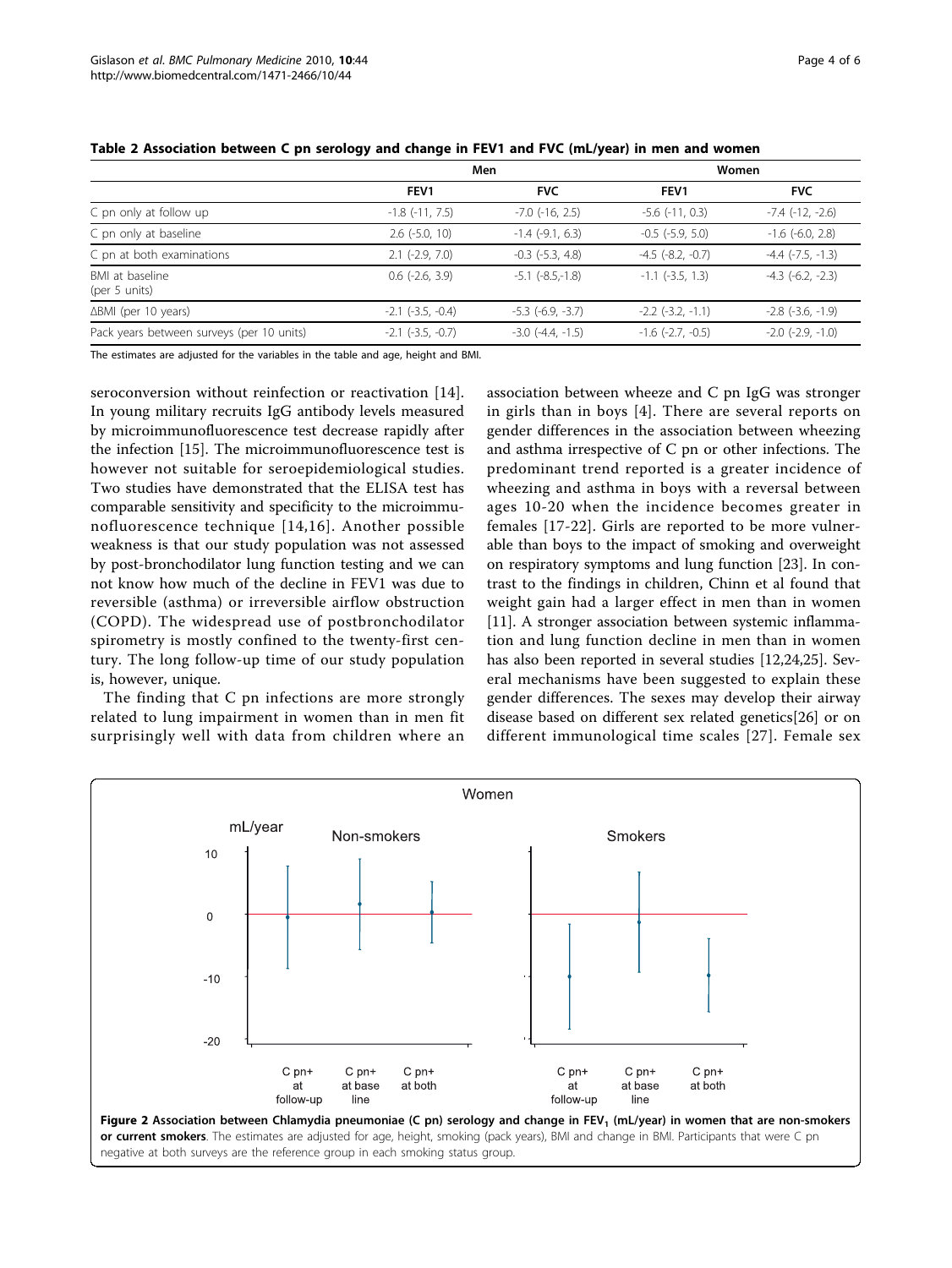<span id="page-4-0"></span>

hormones may also be part of the explanation for the gender difference as there is increasing evidence that sex hormones play a role in lung function development and decline. For an instance, it has been recently bee reported that girls with an early menarche have lower lung function as adults [\[28](#page-5-0)].

There are reports on a positive association of C pn and IgA and IgG serology and COPD [[29,30\]](#page-5-0) but negative associations have also been reported [[31\]](#page-5-0). A causal association between C pn and COPD has, therefore, not been proven and possible mechanisms are not clear[\[32](#page-5-0)]. In a recent experimental study an intranasal inoculation with *C. pneumoniae* on day 0 was from day 7 associated with both sustained bronchial hyper-responsiveness and airway inflammation in mice [[33](#page-5-0)]. An association between bronchial hyperresponsiveness and IgA antibodies against C pn has also been found in Swedish population study [\[34](#page-5-0)]. Acute in vitro experiments of human lung tissue with C pn suggest that C pn plays different roles during acute and chronic stages of pulmonary infection [[35\]](#page-5-0).

If persistent C pn infections play a significant role in the pathogenesis of asthma, COPD and lung function decline, this opens the therapeutic possibility of useful antibiotic treatment The data supporting antibiotic therapy are limited, however, as shown in a Cochrane review of macrolide usage in treatment of chronic asthma [\[36](#page-5-0)] and further long term studies are needed to confirm the possible role of persistent infections in the decline in lung function.

# Conclusion

In conclusion, our results indicate that persistent C pn serology is related to increased decline in lung function in women but not in men. This effect was, however, primarily found in smoking women. This study is a further indication that the pathophysiological process leading to lung impairment may differ between men and women.

#### **Abbreviations**

BMI: body mass index; COPD: chronic obstructive pulmonary disease; C pn: Chlamydia pneumoniae ; FEV1: forced expiratory volume in one second; FVC: forced vital capacity (FVC); IgA: immunoglobulin A; IgG: immunoglobulin G

#### Acknowledgements

This study was supported financially by Icelandic Research Council grant no. 050405011 and The Landspitali-University Hospital Research Fund.

#### Author details

<sup>1</sup>University of Iceland, Faculty of Medicine, Reykjavik, Iceland. <sup>2</sup>Department of Medicine Landspitali University Hospital, Reykjavik, Iceland. <sup>3</sup>Icelandic Heart Association, Kopavogur, Iceland. <sup>4</sup>Department of Clinical Biochemistry, Landspitali University Hospital, Reykjavik, Iceland. <sup>5</sup>Respiratory Medicine and Allergology, Uppsala University, Uppsala, Sweden.

#### Authors' contributions

TG, BT and BB drafted the manuscript. VG was responsible for the clinical investigation, and data collection. IO carried out the serological measurements. TA was responsible for data management. CJ drafted the manuscript and carried out the statistical analyses. All authors read and approved the final manuscript.

#### Competing interests

The authors declare that they have no competing interests.

Received: 8 April 2010 Accepted: 25 August 2010 Published: 25 August 2010